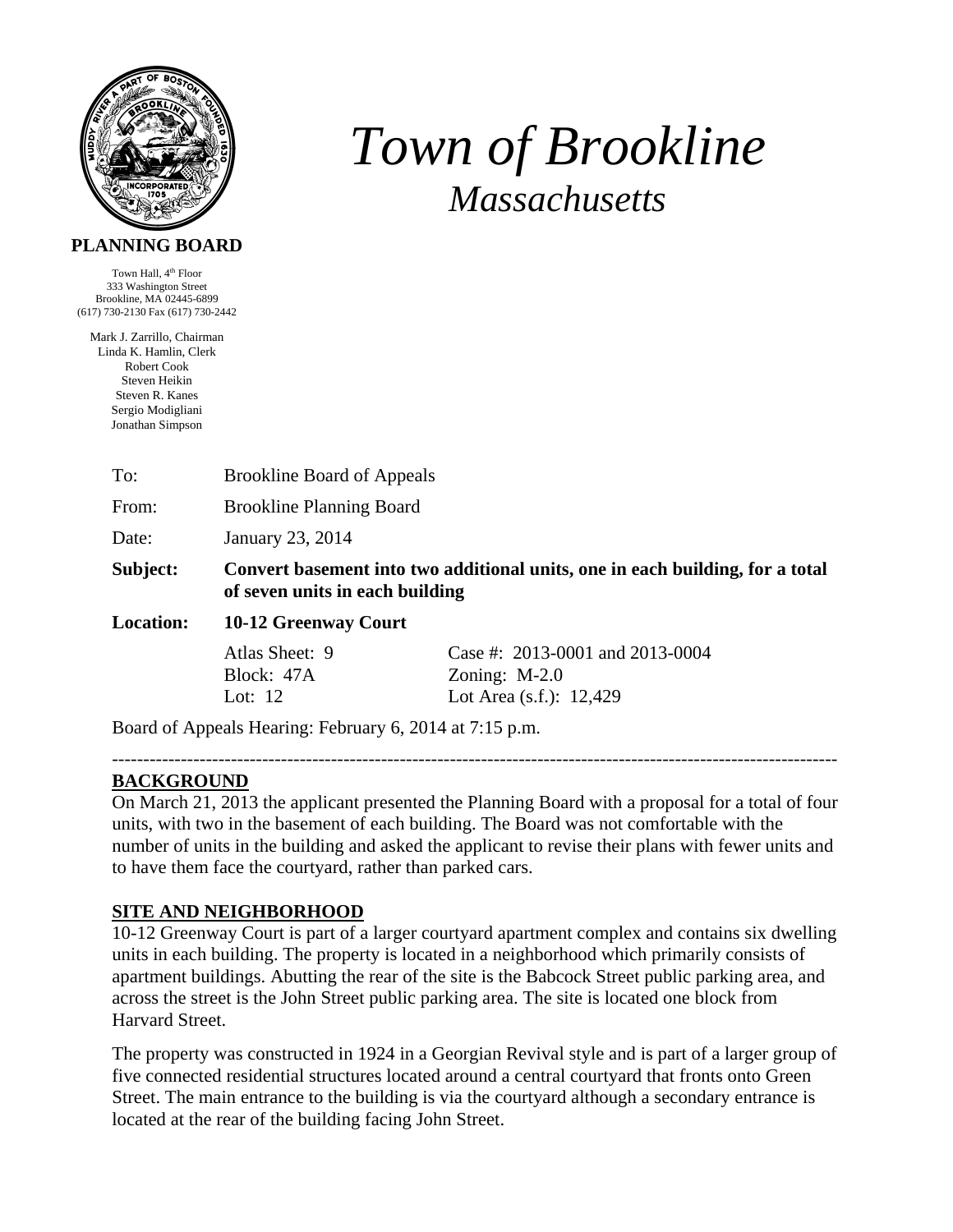## **APPLICANT'S PROPOSAL**

The applicant, Mark Pearlstein, is proposing to convert the basement of the existing multi-family dwelling into additional garden level/ basement living units. The proposal will add one unit to 10 Greenway Court, and one unit to 12 Greenway Court. The units will face the courtyard, and there will be storage areas facing the side and rear of the property. Window wells will be added to allow for emergency egress from the new bedrooms.

#### **FINDINGS**

**Section 5.05 –** Conversions **Section 5.43** – Exceptions to Yard and Setback Regulations **Section 5.50 –** Front Yard Requirements **Section 5.70 –** Rear Yard Requirements

| <b>Dimensional Requirements</b> | <b>Required</b> | <b>Existing</b> | <b>Proposed</b> | <b>Relief</b>   |
|---------------------------------|-----------------|-----------------|-----------------|-----------------|
| <b>Front Yard Setback</b>       | 30'             |                 |                 | Special Permit* |
| <b>Rear Yard Setback</b>        | 30'             | 13.16'          | 13.16'          | Special Permit* |

\* Under Section 5.43, the Board of Appeals may by special permit waive yard and setback requirements if the applicant provides counterbalancing amenities. The Board of Appeals could also waive the setback requirements by special permit under Section 5.05 for conversions, provided that the nonconformity is not increased.

### **Section 5.90** – Minimum Landscaped Open Space

### **Section 5.91** – Minimum Usable Open Space

The proposed basement units will increase total floor area therefore the landscaped and usable open space on the property has to be 10 percent of the proposed total floor area in the building. The calculations for open space include the entire courtyard on Lot 3.

| <b>Open Space Requirements</b> | <b>Required</b> | <b>Existing</b> | <b>Proposed</b> | <b>Relief</b> |
|--------------------------------|-----------------|-----------------|-----------------|---------------|
| <b>Landscaped Open Space</b>   | $2,035$ s.f.    | $1,101$ s.f.    | I, I01 s.f.     | Variance      |
| <b>Usable Open Space</b>       | $2,035$ s.f.    | 1,009 s.f.      | $1,009$ s.f.    | Variance      |

**<u>Section 6.01.2.a** – General Regulations Applying to Off-Street Parking Facilities</u> **Section 6.02** – Paragraph 1; Table of Off-Street Parking Space Requirements

| <b>Design of Parking</b><br><b>Requirements</b> | <b>Required</b> | <b>Existing</b> | <b>Proposed</b> | <b>Relief</b>   |
|-------------------------------------------------|-----------------|-----------------|-----------------|-----------------|
| Total Parking Spaces                            | 28              | 16              | 16              | Special Permit* |

\*Under Section 6.01.2.a the Board of Appeals may waive up to half of the parking requirements by special permit.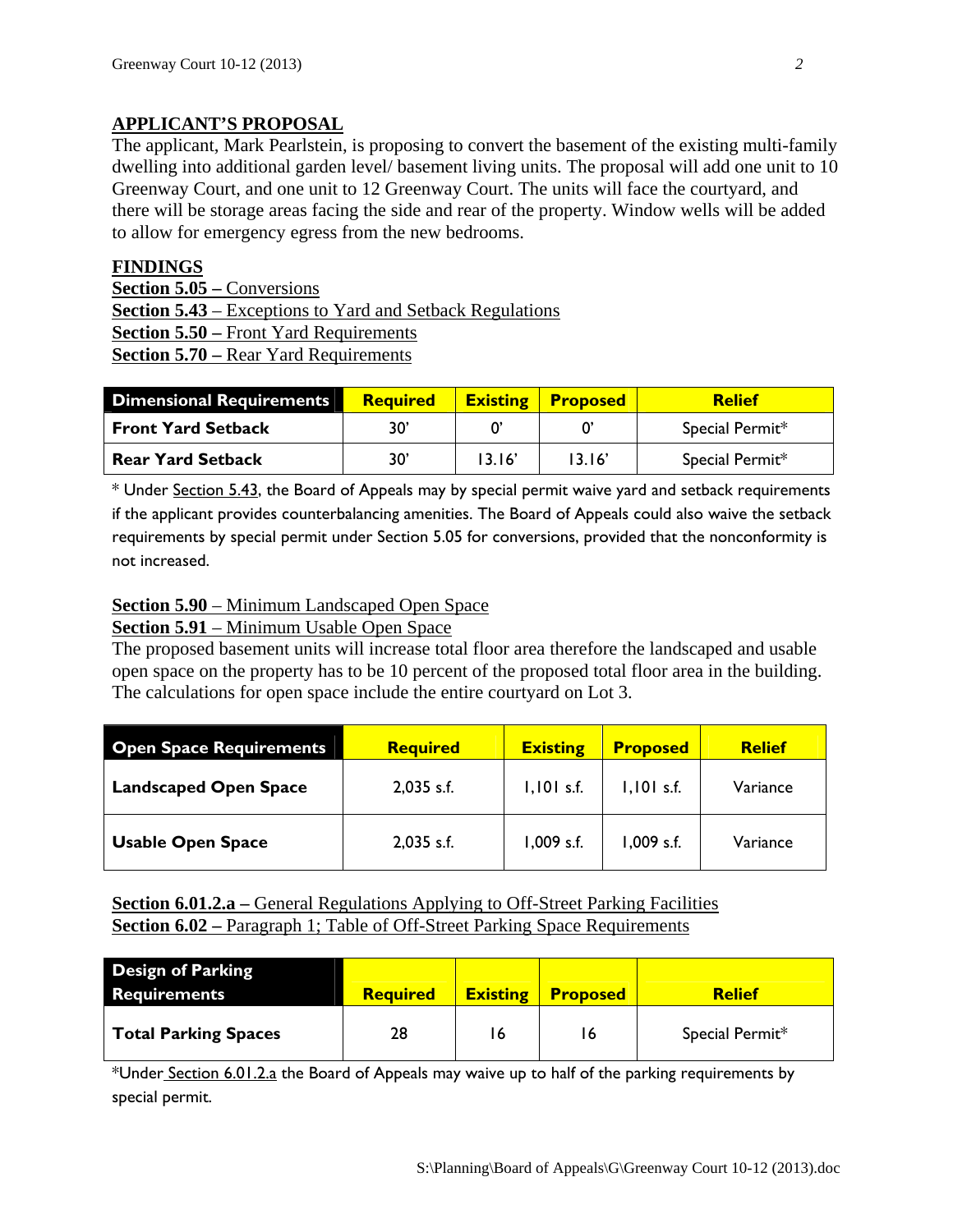**Section 8.02.2** – Alteration or Extension: A special permit is required to alter and/or extend this non-conforming structure.

#### **PLANNING BOARD COMMENTS**

The Planning Board supports this request to convert the basement into two additional living units, with one in each building. The increase of one unit in each building requires two additional spaces per building, which brings the total requirement to 14 spaces for 10 Greenway Court, and 14 spaces for 12 Greenway Court, which are 28 total spaces. The Board of Appeals may waive up to half of the parking requirement in an M-2.0 district under special permit, which would reduce the parking required to 14 spaces. The property is very close to Coolidge Corner, and the Planning Board believes an allowed reduction to parking would be appropriate for this site.

The applicant currently shares a right-of-way with the properties that have frontage along Harvard Street. This right-of-way is used by the businesses to access rear entrances, and for the applicant to drive to the rear of their property. The applicant claims that the area along the building is an approved or pre-existing parking area. The applicant has shown four parking spaces in the right-ofway on the site plan submitted by the applicant.

Should the Board of Appeals approve this proposal, the Planning Board recommends that the applicant install landscaping, required as a counterbalancing amenity for a special permit to waive yard and setback requirements.

#### **Therefore, should the Board of Appeals find that the statutory requirements for a variance for minimum usable and landscaped open space are met, the Planning Board recommends approval of the plans by Sousa Design Architects, dated 8/13/13, subject to the following conditions.**

- 1. Prior to the issuance of a building permit, the applicant shall submit a final site plan showing the parking spaces, final plans and elevations subject to the review and approval of the Assistant Director of Regulatory Planning.
- 2. Prior to the issuance of a building permit, the applicant shall submit a final landscape plan indicating all counterbalancing amenities subject to the review and approval of the Assistant Director of Regulatory Planning.
- 3. Prior to the issuance of a building permit, the applicant shall submit to the Building Commissioner for review and approval for conformance to the Board of Appeals decision: 1) a final site plan stamped and signed by a registered engineer or land surveyor; 2) final floor plans and building elevations stamped and signed by a registered architect; and 3) evidence that the Board of Appeals decision has been recorded at the Registry of Deeds.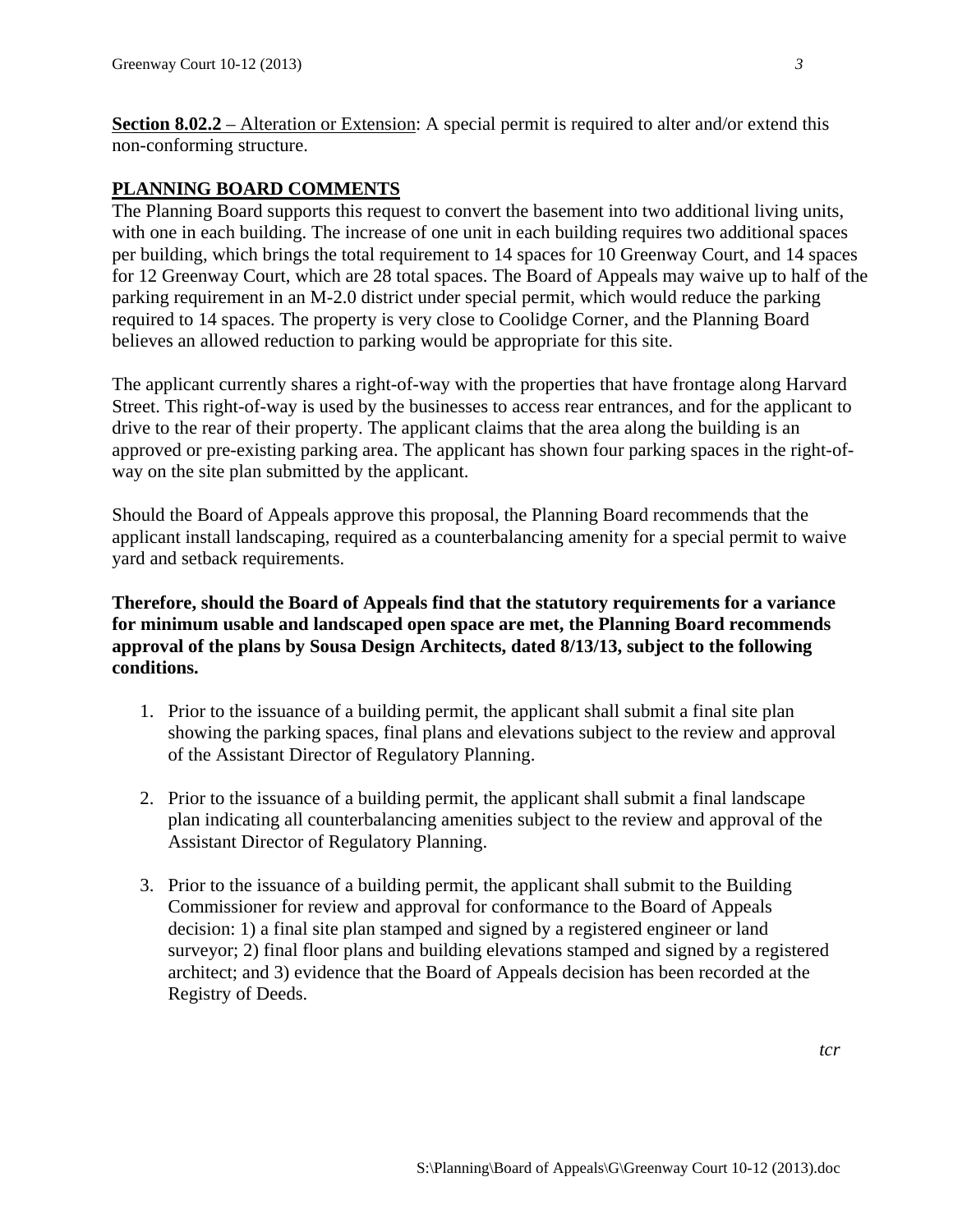

10‐12 Greenway Court



Area of proposed window wells